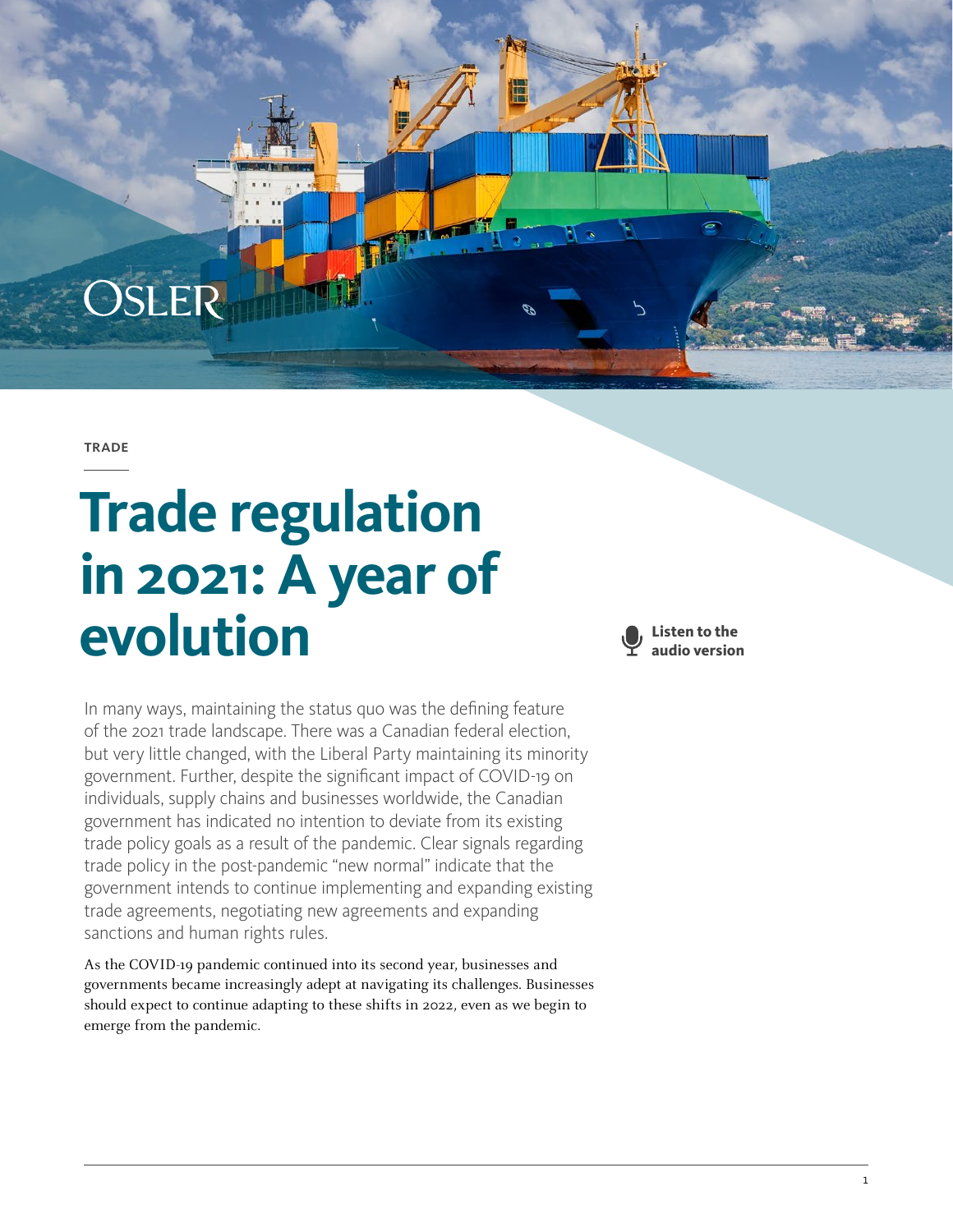### CUSMA – One year on

Now that the Canada-U.S.-Mexico Free Trade Agreement (CUSMA) has been in force for over a year, the "ordinary course of business" under the agreement has begun to emerge. Our 2020 [Legal Year in Review](https://www.osler.com/en/resources/cross-border/2020/cusma-comes-into-force-and-biden-is-elected-president-calmer-seas-ahead-for-u-s-canada-trade) noted that the stability many had hoped CUSMA would bring to Canada-U.S. trade was short-lived. The Biden administration has maintained a measure of the protectionist rhetoric that was the hallmark of the prior regime, including

- the President's commitment to "buy American," which has been formalized with an [Executive Order,](https://www.whitehouse.gov/briefing-room/presidential-actions/2021/01/25/executive-order-on-ensuring-the-future-is-made-in-all-of-america-by-all-of-americas-workers/) dated January 25, 2021
- the U.S. House panel's proposed legislation to boost electric vehicle credits up to US\$12,500 per vehicle, including additional credits of US\$4,500 for unionmade vehicles produced in the U.S. and US\$500 for batteries made in the U.S.; starting in 2027, vehicles would need to be assembled in the U.S. to qualify for these tax credits
- the President's pledge that he will maintain the tariff protections for the steel and aluminum industries imposed by the Trump administration

In the face of these initiatives, the Canadian and U.S. governments have discussed exemptions to certain of the measures which would allow Canadian companies to retain access to U.S. government contracts.

As is the case with any new trade agreement, a detailed understanding of how it will be implemented is still developing. For example, Canada has joined Mexico in seeking formal consultation with the U.S. with regard to the interpretation of content rules for automobiles set out in the agreement. Further clarity regarding the practical impacts of CUSMA's implementation should come over the course of 2022. In the interim, statements from U.S. officials continue to signal a protectionist approach in the near term.

#### Trade disputes

The most significant change between CUSMA and the North American Free Trade Agreement (NAFTA) (its predecessor agreement) is the abolishment of the dispute provisions under NAFTA's Chapter 11. As a result, private citizens and businesses will soon no longer have standing to bring claims under the treaty.1 Private investors can bring NAFTA legacy disputes for a three-year period, which began to run when CUSMA came into force on July 1, 2020.

Legacy disputes under NAFTA (including Chapter 11 disputes and other stateto-state disputes) remain ongoing. Notably – consistent with the protectionist rhetoric mentioned above – 2021 saw a new chapter in the decades-old softwood lumber dispute between Canada and the U.S. As discussed by Minister Ng in her [statement,](https://www.canada.ca/en/global-affairs/news/2021/05/statement-by-minister-ng-on-us-preliminary-duty-rates-on-canadian-softwood-lumber.html) the U.S. Department of Commerce concluded the second administrative review of its anti-dumping and countervailing duty orders on certain softwood lumber products from Canada in May 2021. As a result of this review, the U.S. doubled tariffs on Canadian softwood lumber imports.

1 Private citizens continue to have rights under foreign investment treaties and private contracts (i.e., arbitration clauses).

Further clarity regarding the practical impacts of CUSMA's implementation should come over the course of 2022. In the interim, statements from U.S. officials continue to signal a protectionist approach in the near term.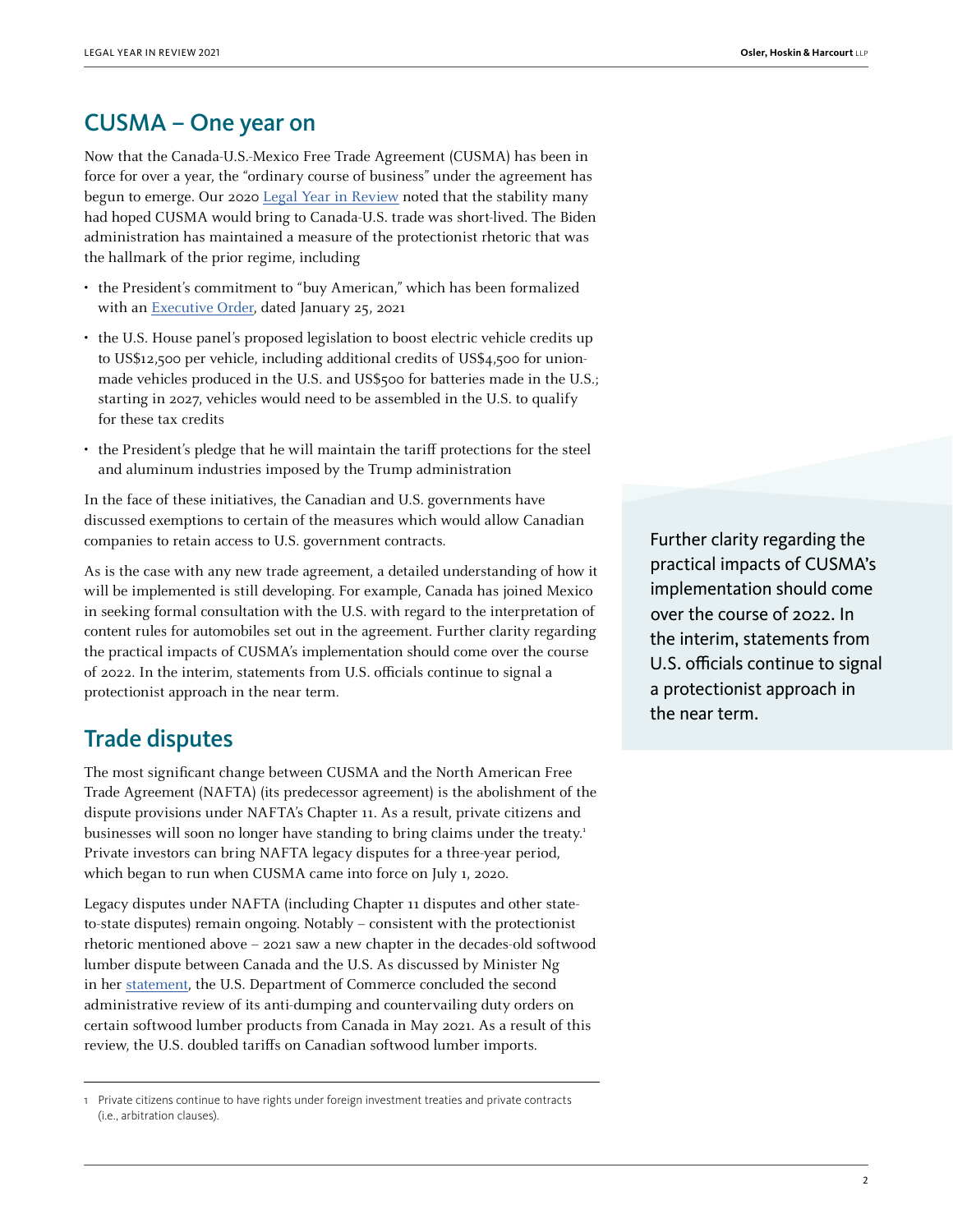Only state-to-state disputes are permitted under CUSMA. In May 2021, the U.S. advanced the first such state-to-state dispute when it called for the establishment of a dispute panel to review measures announced by the Canadian government in June and October 2020 and May 2021 that allegedly undermined the ability of American dairy exporters to sell a range of products to Canadian consumers. Specifically, the U.S. is challenging the allocation of dairy tariff-rate-quotas (TRQs) and in particular the setting aside of a percentage of each dairy TRQ exclusively for Canadian processors. As the first dispute advanced under the new agreement, this matter may provide important insight into what investors can expect from the dispute resolution process under CUSMA going forward.

Canadian courts remain stalwart in their deferential approach to the review of decisions of trade tribunals constituted under free trade agreements. As we wrote earlier this year in our blog post on osler.com, [United Mexican](https://www.osler.com/en/resources/cross-border/2021/united-mexican-states-v-burr-reinforces-hesitance-of-canadian-courts-to-overturn-decisions-of-inter) [States v. Burr reinforces hesitance of Canadian courts to overturn decisions](https://www.osler.com/en/resources/cross-border/2021/united-mexican-states-v-burr-reinforces-hesitance-of-canadian-courts-to-overturn-decisions-of-inter) [of international tribunals,](https://www.osler.com/en/resources/cross-border/2021/united-mexican-states-v-burr-reinforces-hesitance-of-canadian-courts-to-overturn-decisions-of-inter) the Ontario Superior Court's July 20, 2020 decision in Mexico v. Burr affirmed that Canadian courts will be loath to overturn the decisions of such trade tribunals. In this case, a number of U.S. investors brought a claim against the Mexican government in response to its decision to shut down their casinos in Mexico. The International Centre for Settlement of Investment Disputes tribunal dismissed the Mexican government's jurisdictional challenges and issued a partial award in favour of the investors. Whether constituted under the former NAFTA or another trade agreement, domestic review of decisions of international tribunals remains subject to a highly deferential standard of review. Canadian investors should consider such barriers when determining whether and how to appeal such decisions.

## Sanctions and human rights: An evolving framework

Numerous developments in Canadian sanctions and human rights law occurred in 2021. Expansions in both spaces appear to be part of a broader trend to support internationally responsible conduct on the part of businesses. Individuals and entities doing business in Canada and Canadian entities doing business abroad should be mindful of the ever-evolving sanctions framework, particularly the government's increased focus on human rights and ethical business practices.

The Canadian government has both imposed new sanctions and expanded existing frameworks. Specifically, in 2021, Canada took the significant step of imposing new sanctions against China for human rights violations committed in the Xinjiang region. The sanctions, implemented under the Special Economic Measures Act's new [China Regulations,](https://laws-lois.justice.gc.ca/eng/regulations/SOR-2021-49/index.html) prohibit dealings in the property owned, held or controlled by the four designated individuals and one designated entity. Every person has an obligation to report to Canadian law enforcement if they have reason to believe that they have such property in their possession or control. As the U.S. has now dropped the charges against Huawei CFO Meng Wanzhou, and Canadians Michael Kovrig and Michael Spavor have been released from Chinese detention, it remains to be seen what 2022 holds for Sino-Canadian relations. The Canadian government has not yet made a decision about whether Huawei will be permitted to sell 5G equipment in Canada. Canada's allies (the U.S., Australia and the UK) have all banned such sales.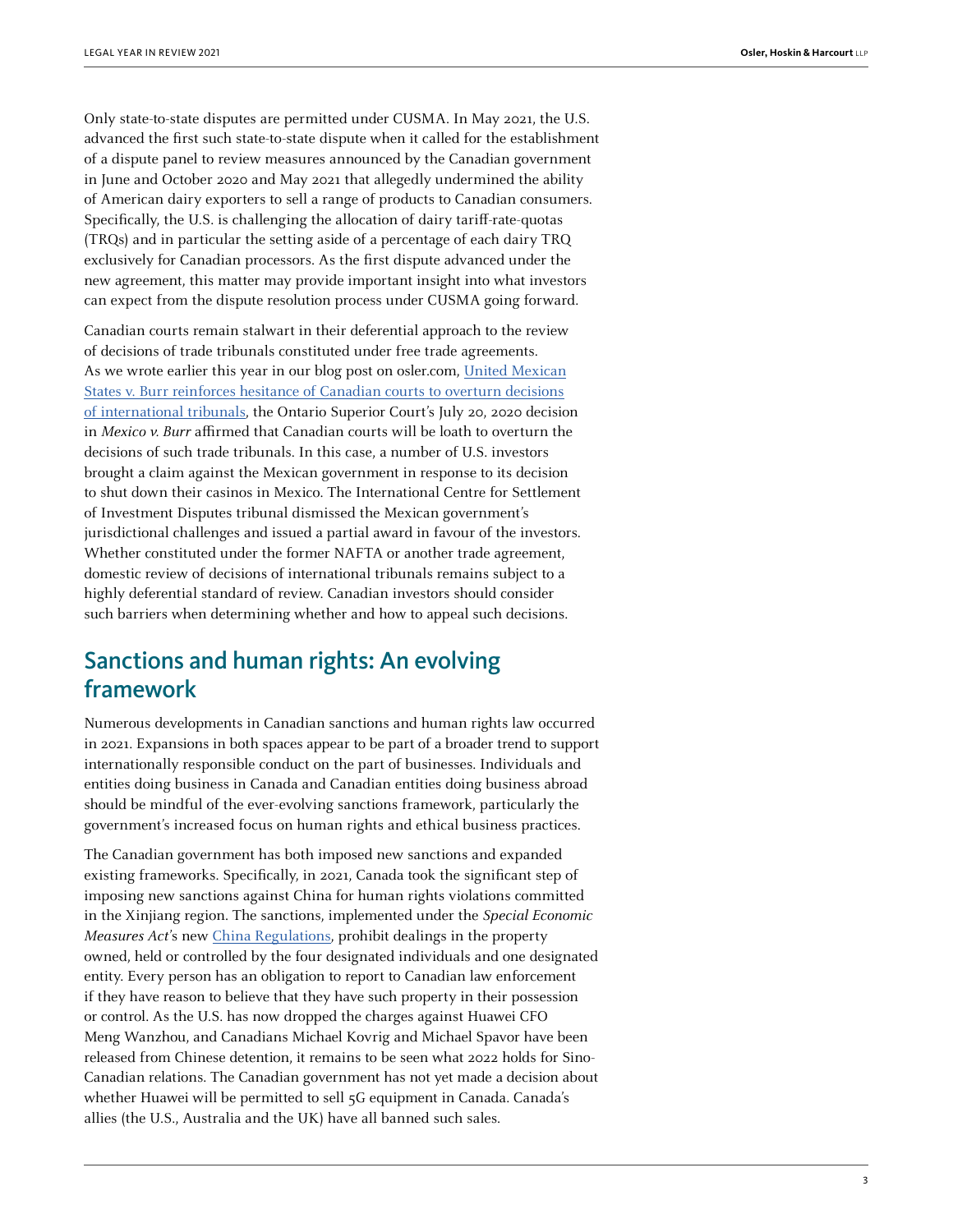The Canadian government also expanded the scope of existing sanctions against Crimea, Russia, Belarus and Myanmar, designating additional individuals and entities under existing regulations. For more information on certain of these sanctions, please see our blog posts on osler.com, [Canada's expanded, sector-specific sanctions on Belarus](https://www.osler.com/en/resources/regulations/2021/canada-s-expanded-sector-specific-sanctions-on-belarus) and [Canada joins](https://www.osler.com/en/resources/cross-border/2021/canada-joins-the-u-s-e-u-and-u-k-in-sanctioning-chinese-officials-over-the-treatment-of-uyghur-m) [the U.S., E.U. and U.K. in sanctioning Chinese officials over the treatment](https://www.osler.com/en/resources/cross-border/2021/canada-joins-the-u-s-e-u-and-u-k-in-sanctioning-chinese-officials-over-the-treatment-of-uyghur-m) [of Uyghur Muslims.](https://www.osler.com/en/resources/cross-border/2021/canada-joins-the-u-s-e-u-and-u-k-in-sanctioning-chinese-officials-over-the-treatment-of-uyghur-m)

Further, there have been clear signals that the government expects that Canadian businesses will operate ethically abroad. As we wrote in our blog post on osler.com, [New Canadian foreign investment promotion and protection](https://www.osler.com/en/blogs/risk/june-2021/new-canadian-foreign-investment-promotion-and-protection-model-expands-responsible-business-conduct) [model expands responsible business conduct provisions](https://www.osler.com/en/blogs/risk/june-2021/new-canadian-foreign-investment-promotion-and-protection-model-expands-responsible-business-conduct), the Canadian government has released a new [model Foreign Investment Promotion and](https://www.international.gc.ca/trade-commerce/trade-agreements-accords-commerciaux/agr-acc/fipa-apie/2021_model_fipa-2021_modele_apie.aspx?lang=eng) [Protection Agreement](https://www.international.gc.ca/trade-commerce/trade-agreements-accords-commerciaux/agr-acc/fipa-apie/2021_model_fipa-2021_modele_apie.aspx?lang=eng) (FIPA) intended to serve as a basis for future investment negotiations with foreign counterparties. The model FIPA expands provisions encouraging parties to comply with domestic and international human rights and responsible business conduct standards. The Canadian government has also proposed modern anti-slavery legislation [\(Bill S-216](https://parl.ca/DocumentViewer/en/43-2/bill/S-216/first-reading)) that would impose reporting requirements on various entities involved in the manufacture of goods in Canada or elsewhere, or in the importation of goods into Canada. These reporting requirements relate to the steps that the entity has taken to prevent and reduce the risk that child labour or forced labour has been used at any stage of the production of goods in Canada or elsewhere, or of goods imported into Canada.

These developments are part of a clear trend towards encouraging businesses operating in Canada and Canadian businesses operating abroad to conform with international and domestic human rights rules and norms.

## Another Trudeau term: A new era of trade agreements?

Now that CUSMA, the Comprehensive and Progressive Agreement for Trans-Pacific Partnership (CPTPP), and the Canada-European Union Comprehensive Economic and Trade Agreement (CETA) are in force and are being implemented, the frameworks for Canada's trade relationships with its largest partners have become increasingly entrenched. The global movement toward increasingly formalized trade relationships with larger trading blocs through agreements that are broader in scope than the WTO agreements continues. Among other developments along these lines, both the U.K. and China have applied to join the CPTPP. In addition, the Canadian government has made the pursuit of bilateral trade agreements with Asia-Pacific and South American nations (particularly the Mercosur group) a key goal of its international trade agenda. The government has also announced plans to create a federal "hub" so businesses can benefit from international trade agreements. With the current Liberal government having been re-elected with another minority government in September, these policies are likely to continue in the near term.

These developments are part of a clear trend towards encouraging businesses operating in Canada and Canadian businesses operating abroad to conform with international and domestic human rights rules and norms.